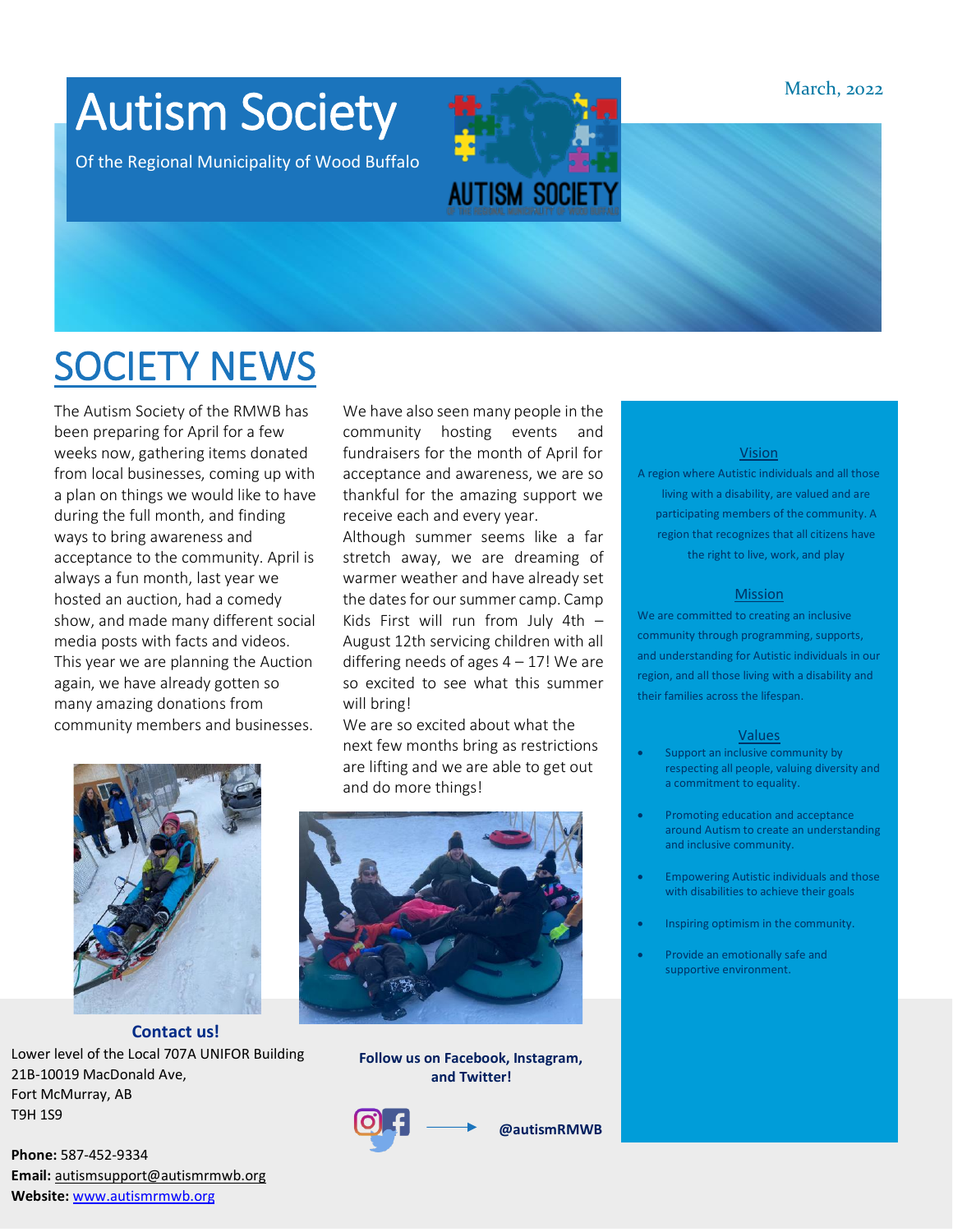# Sensory Store



#### For the FULL month of April, our sensory store is 15% OFF!! Use APRIL22 at checkout!

Check out our Sensory Store for all your sensory needs! We offer a variety of sensory tools, tactile play fidents School supplies and morel sensory tools, tactile play, fidgets, School supplies, and more! Check it out on our Facebook page or contact Jenna – jennaL@autismrmwb.org for more information!



15% OFF SENSORY STORE ITEMS SUPPORTING



FOR THE WHOLE MONTH OF APRIL!

Use code APRIL22 at checkout on our "Shop Now" Facebook tab to receive 15% off of your order and<br>FREE delivery for the entire month of April!







# Thank You to Our Sponsors!

lberta





REGIONAL MUNICIPALITY





**United Way** Fort McMurray and Wood Buffalo fmwbunitedway.com





**The Kinette Club** of Fort McMurray

**UNIFOR** 

Local<sub>707</sub>-A

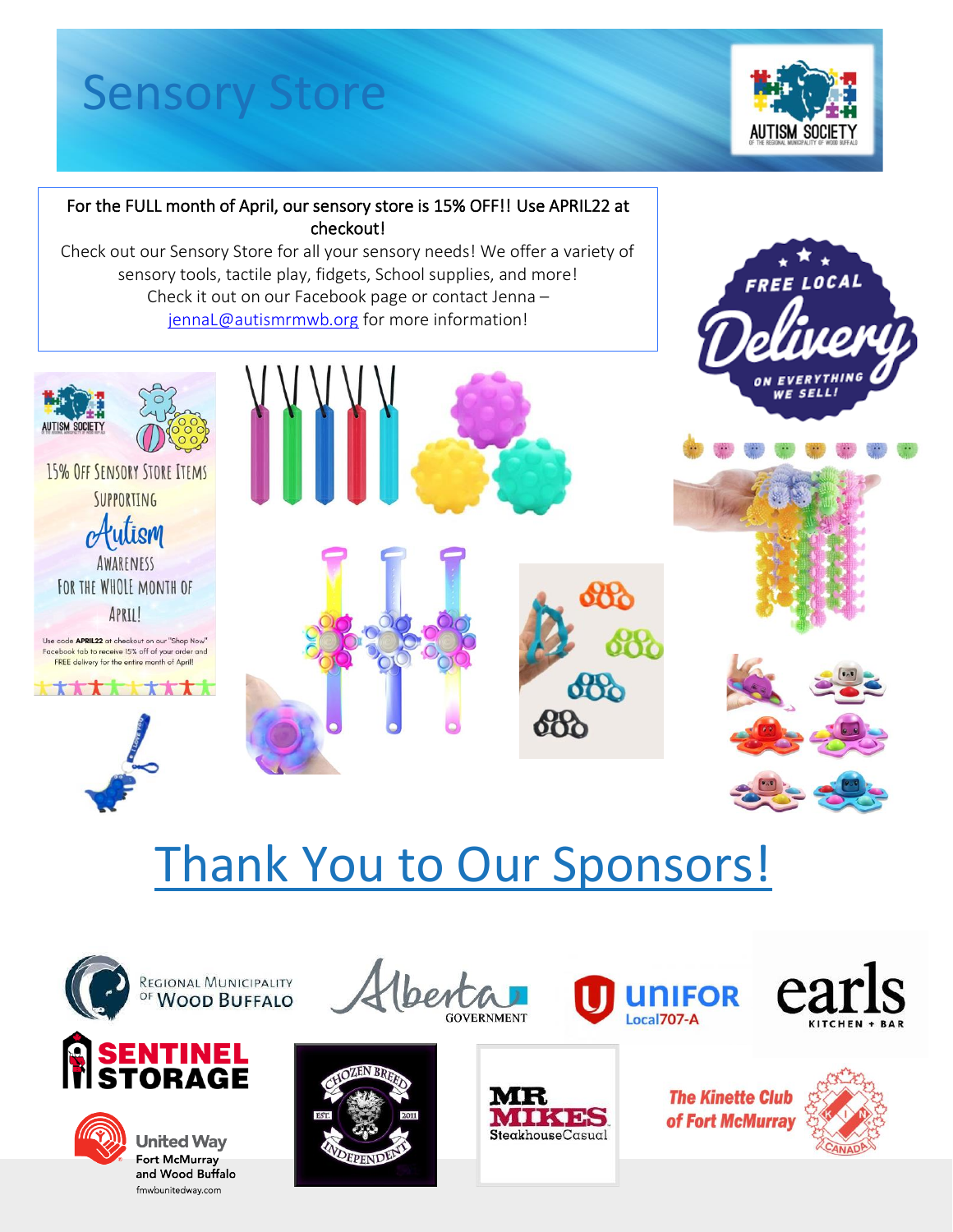### Member Events



Did you know that we host member events where families can come together to watch movies, go tubing, join pancake breakfasts, and much more? Check out this event happening April 2<sup>nd</sup> for our members!



Join us to celebrate worldwide Autism Awareness Day with a pancake breakfast on Saturday April 2nd.

Thank you to Earls for hosting this member event for us this year. You can sign up through website or Wild Apricot app – please make sure you add the number of people of attending where it asks for 'guests' so we have somewhat accurate numbers of pancakes needed!

https://autismrmwb.org/register-forevents/





#### Member event at Vista Ridge!